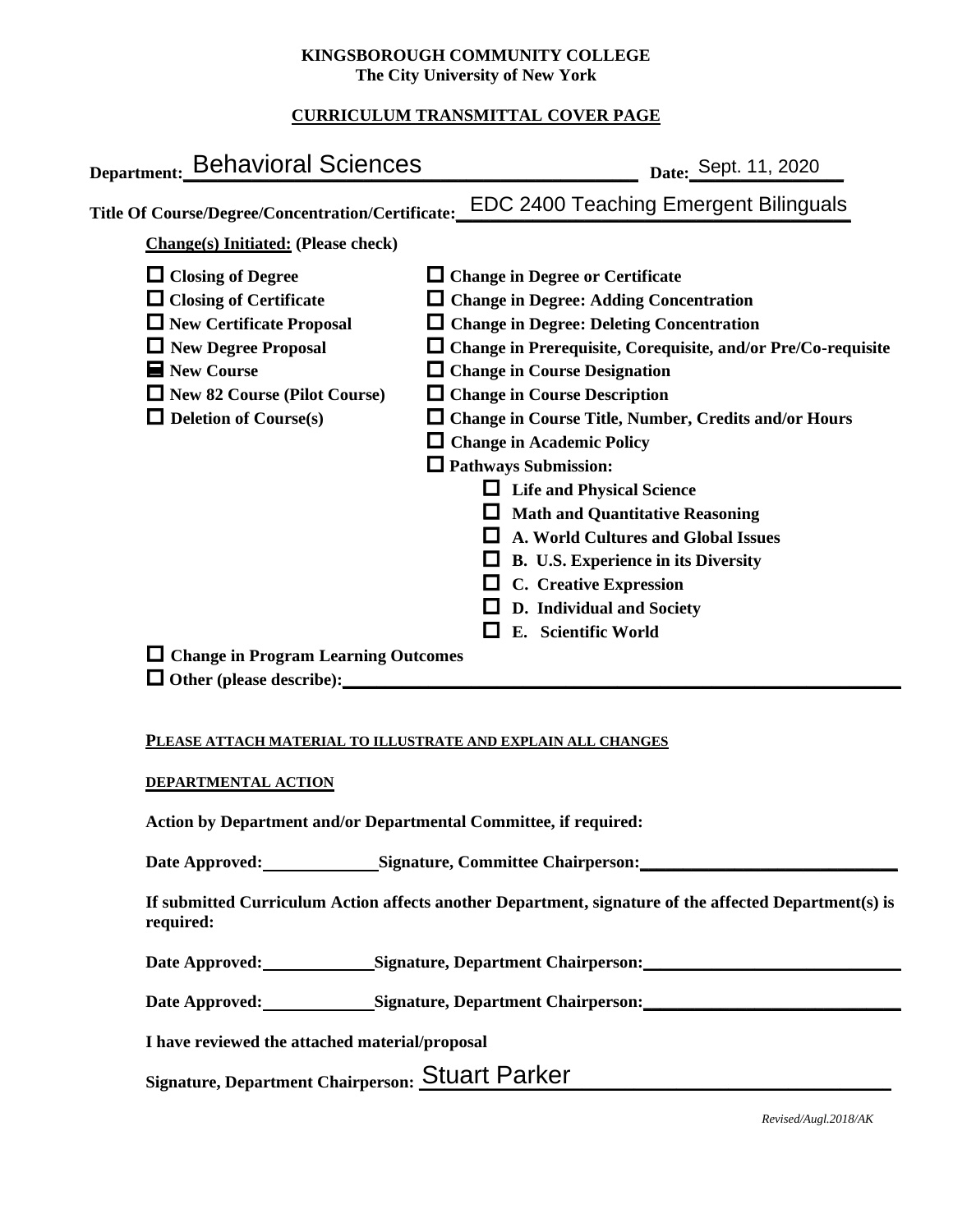Kingsborough Community College The City University of New York

#### **New Course Proposal Form**

1. Department, Course Number, and Title (Speak with Academic Scheduling for assignment of a new course number):

Department: **BEH** Course Number: **EDC 2400** Title: **Teaching Emergent Bilinguals**

- 2. Does this course meet a General Education/CUNY Common Core Pathways Category? **\*Note: 82XX (Pilot) courses CANNOT be considered for Pathways**
	- □ Life and Physical Science
	- **□** Math and Quantitative Reasoning
	- A. World Cultures and Global Issues
	- B. U.S. Experience in its Diversity
	- $\Box$  C. Creative Expression
	- □ D. Individual and Society
	- E. Scientific World

If **YES**, complete and submit with this proposal a CUNY Common Core Pathways Submission Form.

#### **This course is NOT Pathways**

3. Describe how this course transfers (required for A.S. Degree course). If A.A.S. Degree course and does not transfer, justify role of course, e.g. describe other learning objectives met.

**This course would transfer to other programs since teacher preparation programs will be required to dedicate at least three of the currently required six semester hours in language acquisition and literacy development of Multilingual Language Learners/English Language Learners (MLLs/ELLs). ( See <http://www.regents.nysed.gov/common/regents/files/419p12hed2.pdf> for more information)**

**Many of our students transfer to Brooklyn College. In their childhood program, the course CBSE 3302: Teaching Emergent Bilinguals Across Diverse Monolingual Contexts addresses the similar content as the proposed course. In their early childhood program, the course PRLS 4410 Bilingualism in the 21st Century also addresses similar content.**

4. College Catalog description of course:

**This course explores language acquisition theories, the historical, philosophical, and pedagogical evolution of how educational institutions have approached their work with emergent bilinguals, and pedagogical strategies for teaching emergent bilinguals. It focuses on the role of educators in supporting emergent bilinguals' learning language and literacy across content.**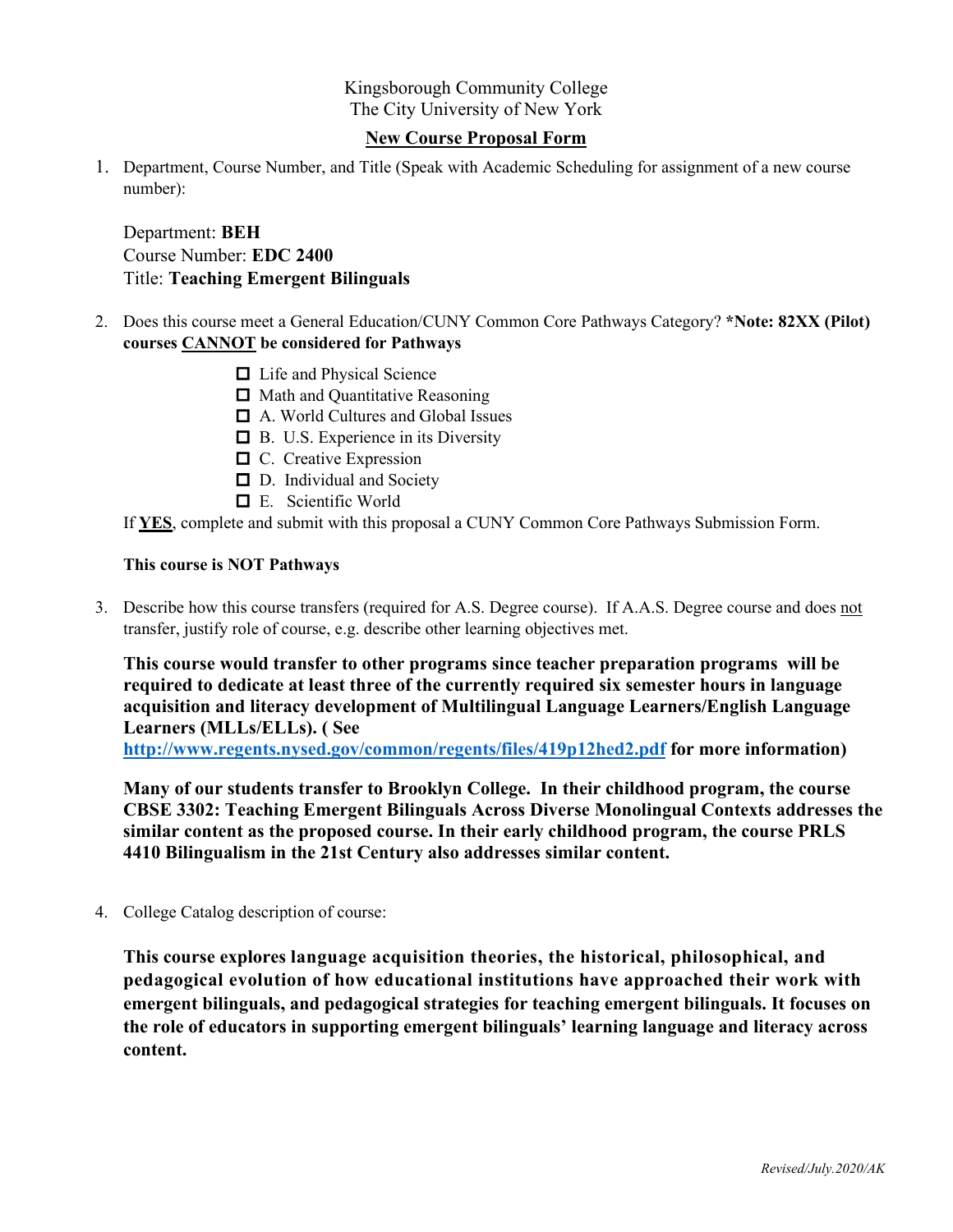5. Credits and Hours Based on *College Credits Assigned for Instructional Hours* - **\*Hours are hours per week in a typical 12-week semester** (Please check **ONE** appropriate box below based on credits):

| 1-credit:                                                                                                                                                                                                    | $\Box$ 1 hour lecture<br>$\square$ 2 hours lab/field/gym                                                                                                |  |  |
|--------------------------------------------------------------------------------------------------------------------------------------------------------------------------------------------------------------|---------------------------------------------------------------------------------------------------------------------------------------------------------|--|--|
| 2-credits:                                                                                                                                                                                                   | $\Box$ 2 hours lecture<br>$\Box$ 1 hour lecture, 2 hours lab/field<br>$\Box$ 4 hours lab/field                                                          |  |  |
| 3-credits:                                                                                                                                                                                                   | $\checkmark$ 3 hours lecture<br>$\square$ 2 hours lecture, 2 hours lab/field<br>$\Box$ 1 hour lecture, 4 hours lab/field<br>$\square$ 6 hours lab/field |  |  |
| 4-credits:<br>$\Box$ 4 hours lecture<br>$\square$ 3 hours lecture, 2 hours lab/field<br>$\square$ 2 hours lecture, 4 hours lab/field<br>$\Box$ 1 hour lecture, 6 hours lab/field<br>$\Box$ 8 hours lab/field |                                                                                                                                                         |  |  |
| More than 4-credits: $\Box$ Number of credits: (explain mix lecture/lab below)<br>Lecture<br>Lab<br>Explanation:                                                                                             |                                                                                                                                                         |  |  |
| Number of Equated Cradits in Itam #5<br>(For Davidapmand Course OMI V)                                                                                                                                       |                                                                                                                                                         |  |  |

- 6. Number of Equated Credits in Item #5 \_\_\_\_\_\_\_\_\_\_\_\_\_\_ (For Developmental Courses ONLY) **N/A**
- 7. Course Prerequisites, Corequisites, and Selected Populations (If NONE, please indicate "NONE" for each):
	- A. Prerequisite(s): EDC 200
	- B. Corequisite(s): NONE
	- C. Pre-/Co-requisite(s): NONE
	- D. Open ONLY to selected Students (specify population): NONE
- 8. Brief rationale to justify proposed course, include:
	- A. Enrollment Summary if previously offered as an 82XX-Pilot Course (include Complete 4-digit 82 course number):

**N/A**

B. Projected Enrollment:

**The propose course would become an elective for the Education Studies program. The projected enrollment is 25 students.**

- C. Suggested Class Limits: **25**
- D. Frequency course is likely to be offered: **Offered every semester**
- E. Role of course in Department's Curriculum and College's Mission:

**New York City is the largest urban center in the United States with almost 42% percent of its public school-age population reporting speaking a language other than English at home (New York City Independent Budget Office, 2015). In the school year 2018/2019, 13.2% of school-age students in NYC were identified as Multilingual Language Learners/English Language Learners (NYC Department of Education, 2019a). In order to better serve this population of students, the State Education Department proposed regulatory changes that would require teacher preparation**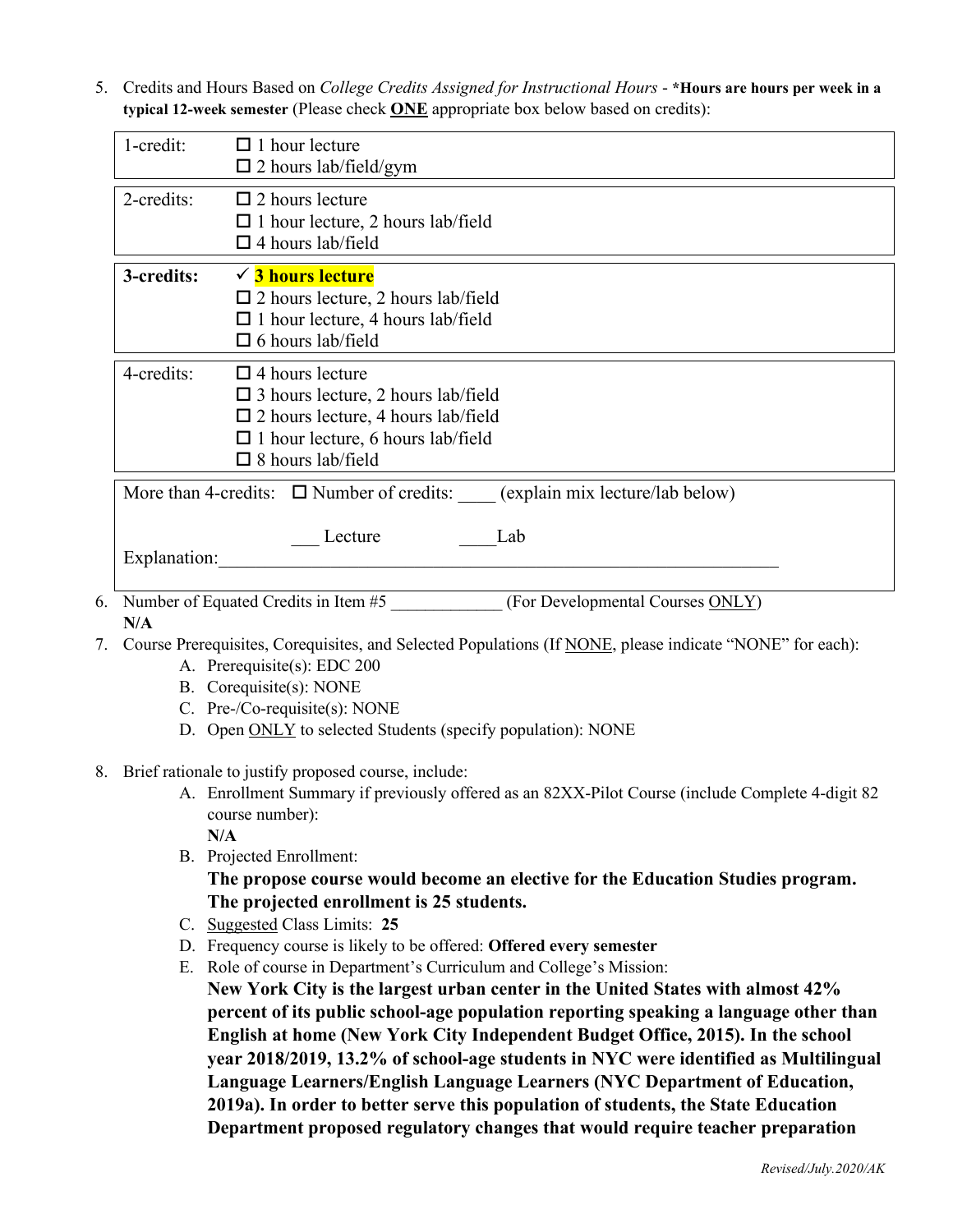**programs to dedicate at least three of the currently required six semester hours in language acquisition and literacy development to language acquisition and literacy development of Multilingual Language Learners/English Language Learners (MLLs/ELLs). The revision would apply to registered programs beginning on September 1, 2022 (New York State Education Department, 2019). This course is designed to fulfill this requirement for those students who transfer to a four year college and pursue a teacher certification. (See** 

**[http://www.regents.nysed.gov/common/regents/files/419p12hed2.pdf\)](http://www.regents.nysed.gov/common/regents/files/419p12hed2.pdf)**

**Regardless of the path that they choose, most students who are enrolled in the Education Program at Kingsborough Community College will be working in linguistically and culturally diverse classrooms. In order for KBCC students to become well prepared educators who can work with a diverse population of students, it is essential that we offer a course that addresses the needs of MLLs/ELLs in an urban setting.** 

**Kingsborough Community College is committed to responding "to the needs of its diverse community by offering high quality, affordable, innovative, student-centered programs of study that prepare graduates for transfer and the workforce." ( KBCC Mission, Vision and Values. Retrieved from:** 

**[https://www.kbcc.cuny.edu/administration/presoffice/missionstatement.html\)](https://www.kbcc.cuny.edu/administration/presoffice/missionstatement.html) This course will focus on the linguistic and cultural diversity of NYC students. A course on educating Emergent Bilinguals ( also called MLLs/ELLs) will focus on providing the knowledge and skills to teacher candidates to holistically support MLLs/ELLs in literacy development across diverse settings. It would also explore the historical, philosophical, and pedagogical evolution of how educational institutions have approached their work with students whose home language is other than English and how raciolinguistic ideologies have perpetuated the educational inequities that MLLs/ELLs continue to face.** 

**MLLs/ELLs have historically been underserved by our state educational system. As an educational institution committed to equity, KBCC needs to provide our students in the Education Studies Program, who will be future teachers of MLLs/ELLs, with the pedagogical tools to better serve them.** 

**Many of our students are bilingual. For those who decide to transfer to a fouryear college which offers the option of becoming a bilingual teacher, such as Brooklyn College, this course would provide them with a strong introduction to the field of bilingual education. New York City is in the process of expanding bilingual programs in the public schools: Over 200 bilingual programs opened or expanded over the last four years. In 2018, the NYC Department of Education announced the launch of 33 new Dual Language pre-K programs, more than doubling the number of available Dual Language pre-K programs citywide. As a result, the demand for teachers who have been trained to work in those settings has grown and bilingual teachers are in the "High Needs" subjects list for NYC DOE (NYC DOE, 2019b).**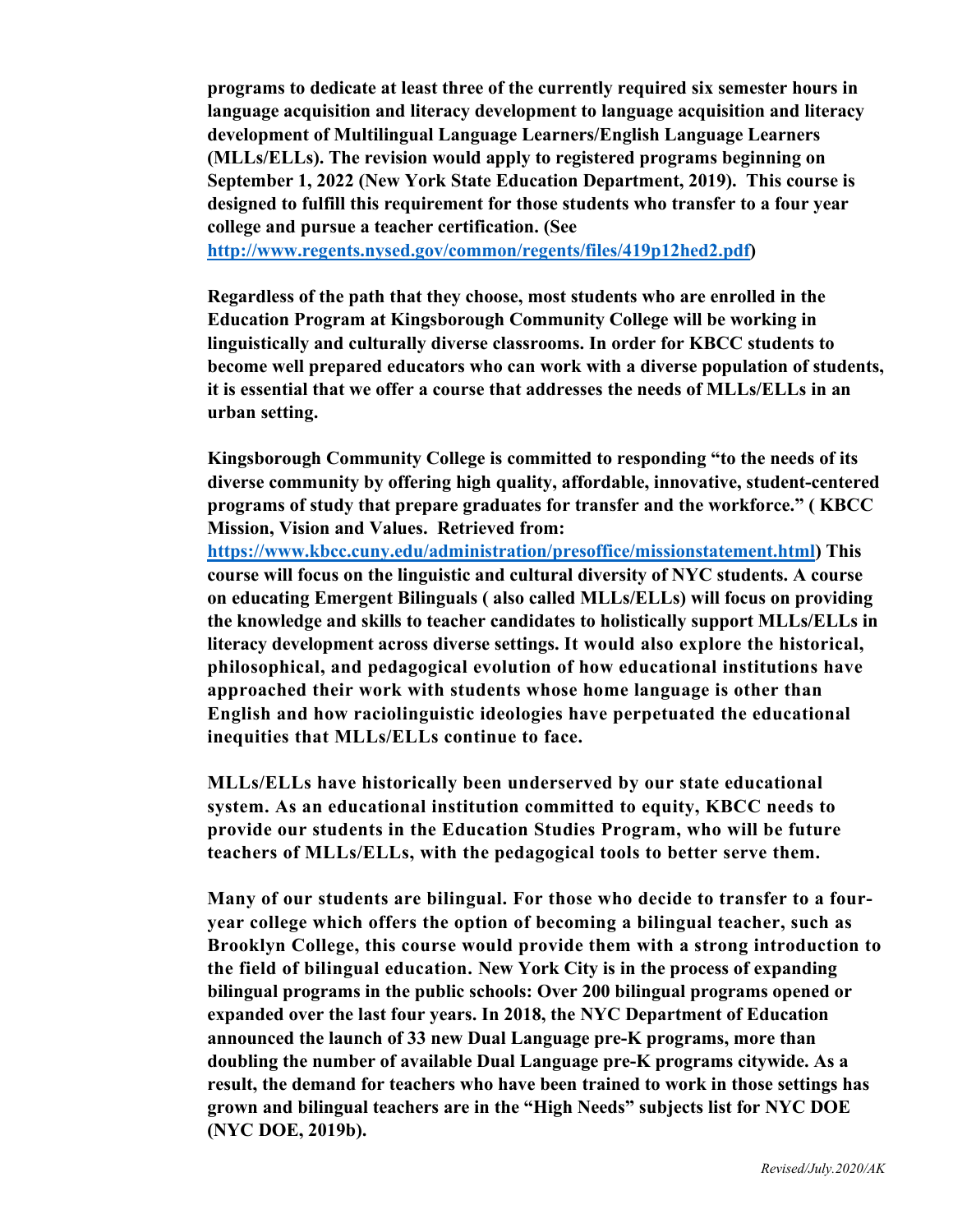- 9. List course(s), if any, to be withdrawn when course is adopted (Note: this is NOT the same as deleting a course): **N/A**
- 10. If course is an internship, independent Study, or the like, provide an explanation as to how the student will earn the credits awarded. The credits awarded should be consistent with the student efforts required in a traditional classroom setting.

## **N/A**

11. Proposed textbook(s) and/or other required instructional materials(s):

**The course will not use a textbook. Instead students will read articles, chapters of books and instructional materials. Many of them are available for free from educational organizations. (See bibliography under question 18 as well as question 17, Topical Course Outline - Readings**

12. Is the course REQUIRED for a Major, Concentration, or Certificate? **NO**

If **YES**, – Submit a separate Curriculum Transmittal Cover Page indicating a "Change in Degree or Certificate" as well as a Proposal that MUST include a rationale for inclusion of the course within the curriculum and the following additional information:

- A. "Current" Degree with all proposed deletions (strikeouts) and additions (bolded) clearly indicated.
- B. "Proposed" Degree, which displays the degree as it will appear in the *College Catalog*

For a copy of the most up-to-date degree/certificate requirements contact Amanda Kalin, ext. 4611, [Amanda.Kalin@kbcc.cuny.edu](mailto:Amanda.Kalin@kbcc.cuny.edu)

The Following NYSED Guidelines must be adhered to for **ALL** Degree Programs:

45 credits of Liberal Arts Course work for an Associate of Arts Degree (A.A.)

- 30 credits of Liberal Arts Course work for an Associate of Science Degree (A.S.)
- 20 credits of Liberal Arts Course work for an Applied Associate of Science (A.A.S.)
- 13. Explain what students will know and be able to do upon completion of course:
	- **Demonstrate knowledge of language acquisition theories and a sociocultural perspective on bilingualism and biliteracy teaching.**
	- **Understand the historical and current issues, policies, and debates around the education of emergent bilinguals in the U.S.**
	- **Recognize the various programs and/or models offered to emergent bilinguals.**
	- **Understand how educators can best serve specific populations of emergent bilinguals including newcomers, emergent bilinguals with special needs, and students with interrupted education.**
	- **Explore school- and classroom-based approaches for working with emergent bilinguals that use bi/multilingualism as a resource.**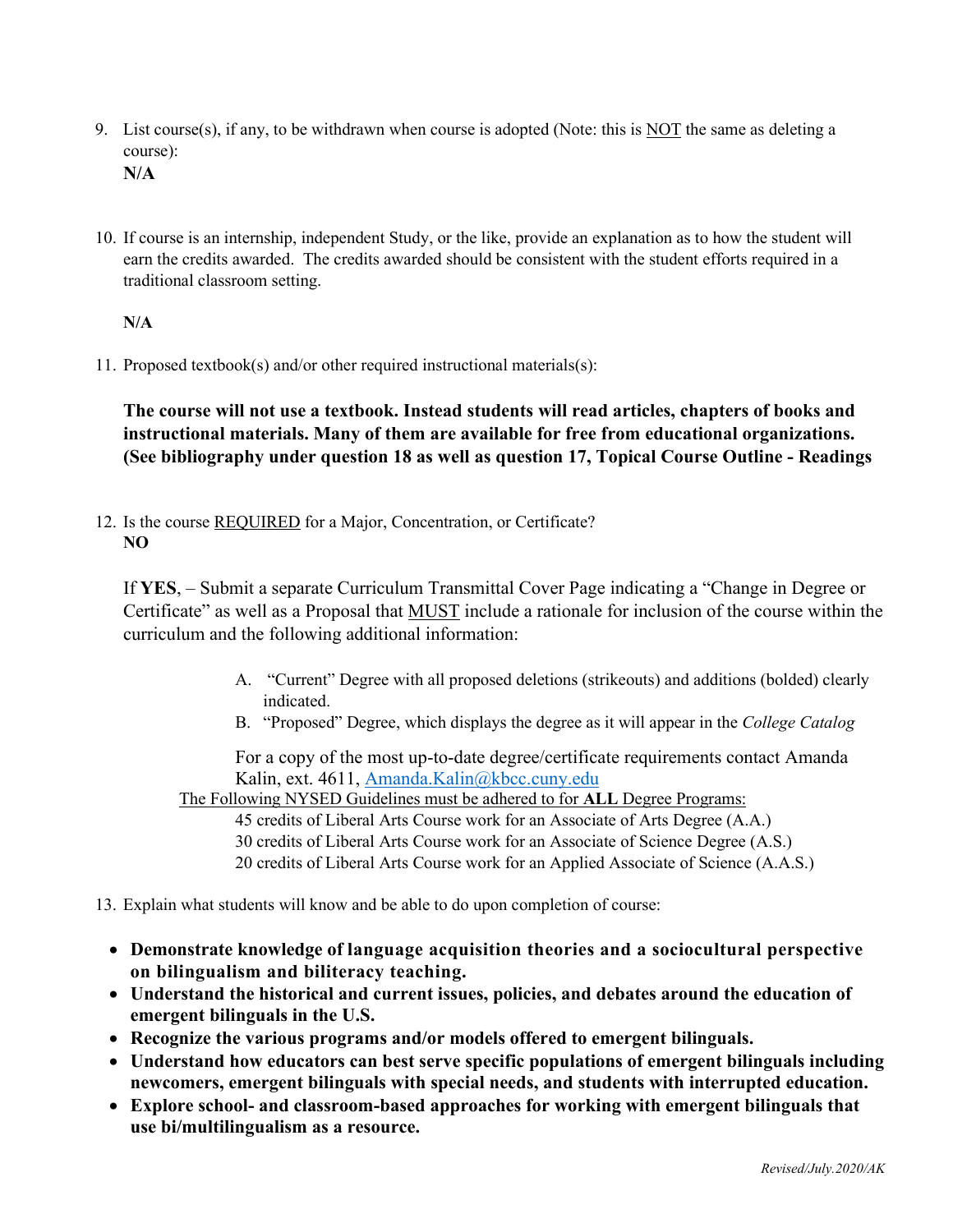- **Develop family engagement strategies that are integral to literacy and language acquisition for emergent bilinguals.**
- **Articulate, through lesson plans, how the needs of emergent bilinguals can be addressed.**
- **Understand teachers' roles in working towards equity for emergent bilinguals.**
- 14. Methods of Teaching e.g. lectures, laboratories, and other assignments for students, including any of the following: demonstrations, group work, website or email interactions and/or assignments, practice in application skills, etc.:

**During class meetings, students will participate in short lectures and take part in workshop activities in which they experience pedagogical practices that they can implement in the classroom. They will also share their work in small groups and discuss readings. During class, students will also watch short videos that model the work of teachers in a variety of program settings and analyze them. The students will also have opportunities for peer review of some of their assignments. It is important that this course fosters communities of practice in which students have an active role in each other's learning. To that end, I designed the course so the students have ongoing opportunities to interact with each other and with me.** 

**All assignments and readings will be available via Blackboard. Their assignments will be submitted via Blackboard. I will provide individual feedback. The students will be able to read the instructor's comments on Blackboard and keep track of their grade using the Blackboard grade center. In addition, the students will share some of the assignments via Blackboard in order to provide peer feedback to each other.**

15. Assignments to students:

## **Reflection on personal language practices**

This assignment focuses on personal writing. The students will be asked to reflect on their own language practices. One of the goals of the assignment is for students to be more self-aware about the values and beliefs that may shape how they use and view their own language practices in different settings. The assignment will be modeled on Gloria Azalua's piece: "How to tame a wild tongue" from the book Borderlands.

## **School linguistic ecology analysis**

The linguistic ecology analysis will focus on how the range of language practices of all children and families are evident in the school's textual landscape (e.g., in signs throughout the school, in texts in the library and classrooms), as well as in the interactions of all members of the school community. For this assignment, students will analyze a school's multilingual ecology. For those who are already teaching or are parents of children in school, the instructor will ask them to use those sites for their analysis. The students who don't have access to a school will be asked to analyze KBCC's linguistic ecology. The students will bring their analysis to class and share/compare with their peers in small groups.

## **Classroom practices analysis**

The classroom practice analysis provides an opportunity for students to reflect on what they learn by observing students and teachers in action. In their writing, the students are expected to make connections to the class readings and class activities. The instructor will provide a set of questions/prompts for each reflection. (See example under assignments.) This is an individual assignment. The students will analyze two classroom settings: a bilingual classroom and a mainstream classroom with students who speak multiple home languages in which teacher/s use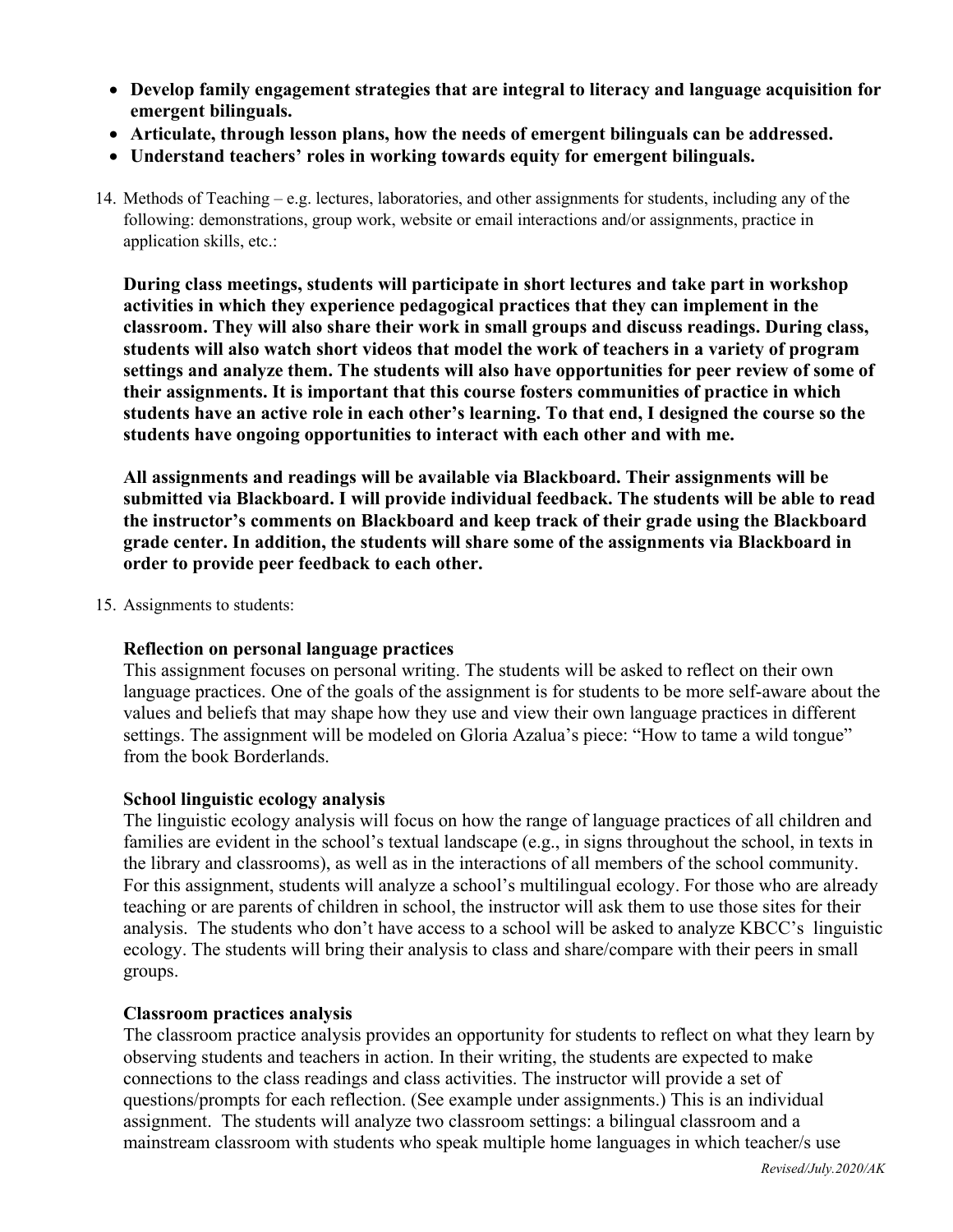translanguaging strategies.

# **Languages of New York Wiki project**

One of the most essential aspects of this course is to encourage students to think about how to leverage students' cultures and languages as an essential part of classroom learning experiences. This assignment is modeled after a resource guide for teachers, [Languages of New York State.](https://www.cuny-nysieb.org/wp-content/uploads/2016/05/NYSLanguageProfiles.pdf) Working in small groups, the students will create a short Wiki project focusing on one language spoken in New York State. Many of our students speak languages other than English at home. This provides an opportunity for the students to use their expertise. Each group will share the Wiki with the whole class during a class presentation. The students will receive feedback from their peers and the instructor for their draft and will be required to revise this project based on the feedback that they receive.

## **Read Aloud Lesson Plan**

While many EDC courses teach students how to create lesson plans, they generally don't focus on how to use specific strategies to engage and support emergent bilinguals. An essential part of this course is to introduce students to lesson planning with emergent bilinguals in mind. Throughout the course, they will observe teachers' lessons and they will do workshop activities that can be adapted to a classroom setting. They will analyze them, both as a class and individually. This assignment is presented to them later in the semester because by the time they do it, they would have been exposed to a number of lessons by teachers in a variety of settings. For this assignment, the students will plan a lesson based on a read aloud. They will share their lesson plans in class and receive feedback from their peers and the instructor. The instructor will first model how to provide feedback during one of our class meetings.

16. Describe method of evaluating learning specified in #14 – include percentage breakdown for grading. If a Developmental Course, include how the next level course is determined as well as Next Level Placement.

**The course assignments will used to evaluate the students. In addition, class participation will also be part of the course evaluation. See grade breakdown below:**

| Reflection on personal language practices | 10%    |
|-------------------------------------------|--------|
| School linguistic ecology analysis        | $10\%$ |
| Classroom practices analysis (2)          | 20%    |
| Languages of New York Wiki project        | 15%    |
| <b>Lesson Plan</b>                        | 15%    |
| <b>Class participation</b>                | 30%    |

17. Topical Course Outline for the 12-week semester. This should be specific regarding topics covered, learning activities and assignments:

| <b>Topics</b>                                                     | <b>Readings</b>                                                    | <b>Assignments</b> |
|-------------------------------------------------------------------|--------------------------------------------------------------------|--------------------|
| Week 1                                                            | García, O. & Kleifgen, J.A. (2010)                                 |                    |
| <b>Syllabus Overview</b>                                          | Intro                                                              |                    |
| Who are Emergent<br>Bilinguals/Emergent<br>Multilingual Learners? | https://www.cuny-<br>nysieb.org/teaching-bilinguals-<br>webseries/ |                    |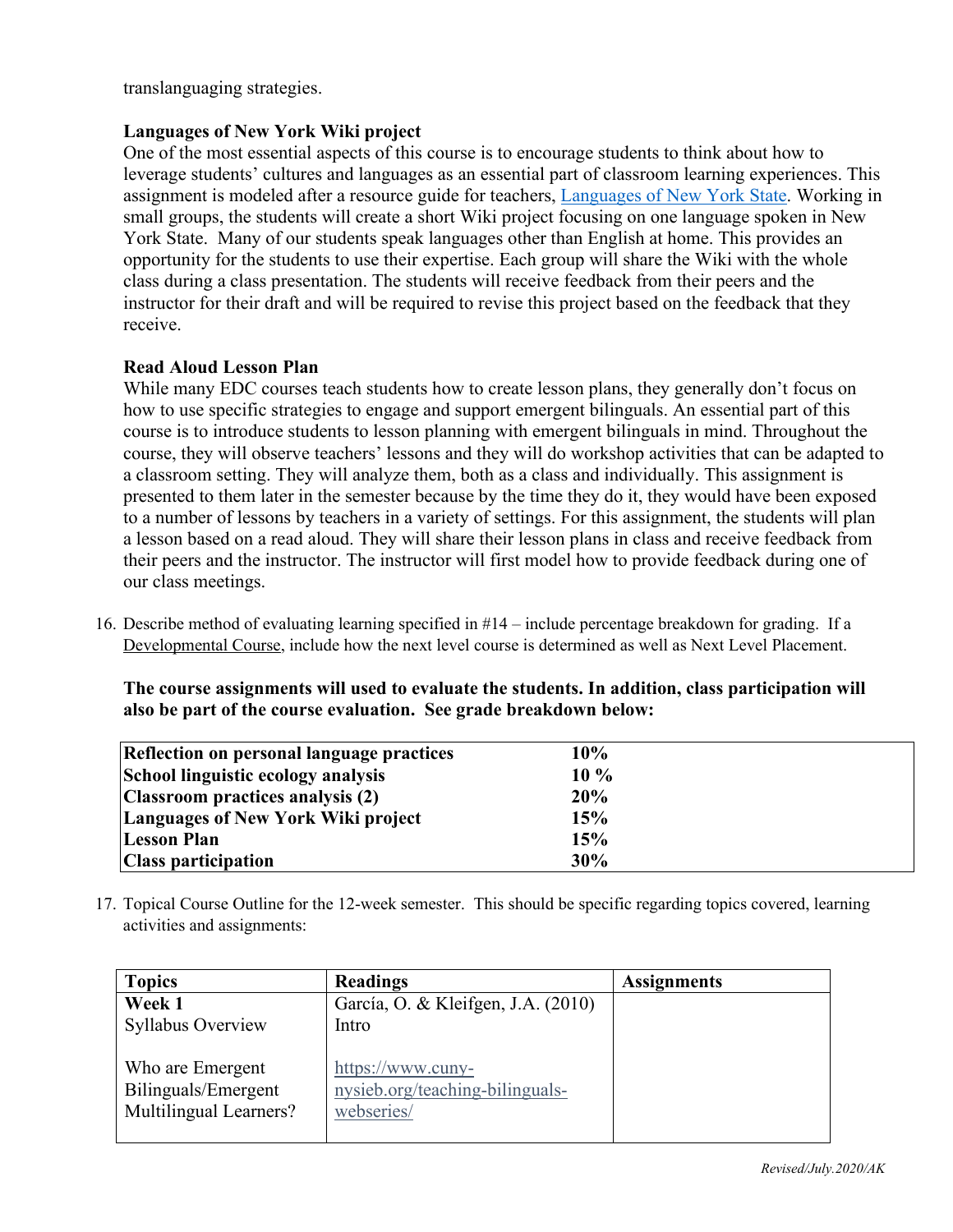| Week 2<br>Language development                                                                                                                                            | Chapter 5: The Early Development<br>of Bilingualism (Baker, C., 2011)<br>Chapter 6: The Later Development<br>of Bilingualism (Baker, C., 2011)                                                                                                                                                                                                                                       | Reflection on personal<br>language practices  |
|---------------------------------------------------------------------------------------------------------------------------------------------------------------------------|--------------------------------------------------------------------------------------------------------------------------------------------------------------------------------------------------------------------------------------------------------------------------------------------------------------------------------------------------------------------------------------|-----------------------------------------------|
| <b>Week 3</b><br>-Working with emergent<br>bilinguals: Bilingualism as a<br>resource<br>-Translanguaging pedagogy<br>School and classroom<br>linguistic ecology<br>Week 4 | Translanguaging in Curriculum and<br>Instruction Guide. What is<br>Translanguaging? Expanded<br>Questions and Answers for U.S.<br>Educators (by Ofelia García) p 1-13<br><u>I Am Learning Inglés: A Dual-</u><br>Language Comic<br>García, O. & Kleifgen, J.A. Chapter                                                                                                               | School linguistic ecology<br>analysis         |
| Policies and programs /<br>History of educating<br>emergent bilinguals in<br>the U.S.                                                                                     | 3<br>http://www.nysed.gov/bilingual-<br>ed/parent-orientation-video-<br>english-language-learner-ell-<br>programs-new-york-state                                                                                                                                                                                                                                                     |                                               |
| Week 5<br>What do teachers need to<br>know about language?                                                                                                                | Languages of New York Guide<br>Ebe, A. (2019). Working with<br><b>Multilingual Learners</b><br>(MLLs)/English Language Learners<br>$(ELLs)$ – Part 1 and part 2                                                                                                                                                                                                                      | Languages of New York<br>Wiki project project |
| Week 6<br>Designing lessons with<br>emergent bilinguals in<br>mind<br>Literacy: Independent<br>Reading and Read-<br>Alouds for Emergent<br><b>Bilinguals</b>              | Language Objectives: The Key to<br><b>Effective Content Area Instruction</b><br>for English Learners<br>Translanguaging and Emergent<br>Literacy in Early Childhood<br>Education by Morell & López<br>Chapter 3: Read Alouds & Shared<br>Reading (Cappellini, 2005)<br>Bringing Bilingualism to the Center<br>of Guided Reading Instruction<br>(Ascenzi- Moreno & Quiñones,<br>2020) |                                               |
| <b>Week 7 Literacy:</b><br>Writers' Workshop for<br><b>Emergent Bilinguals</b>                                                                                            | A Translanguaging Pedagogy for<br>Writing: A CUNY-NYSIEB Guide<br>for Educators (Espinosa, Ascenzi-<br>Moreno, Vogel, 2016)                                                                                                                                                                                                                                                          | Classroom practices<br>analysis               |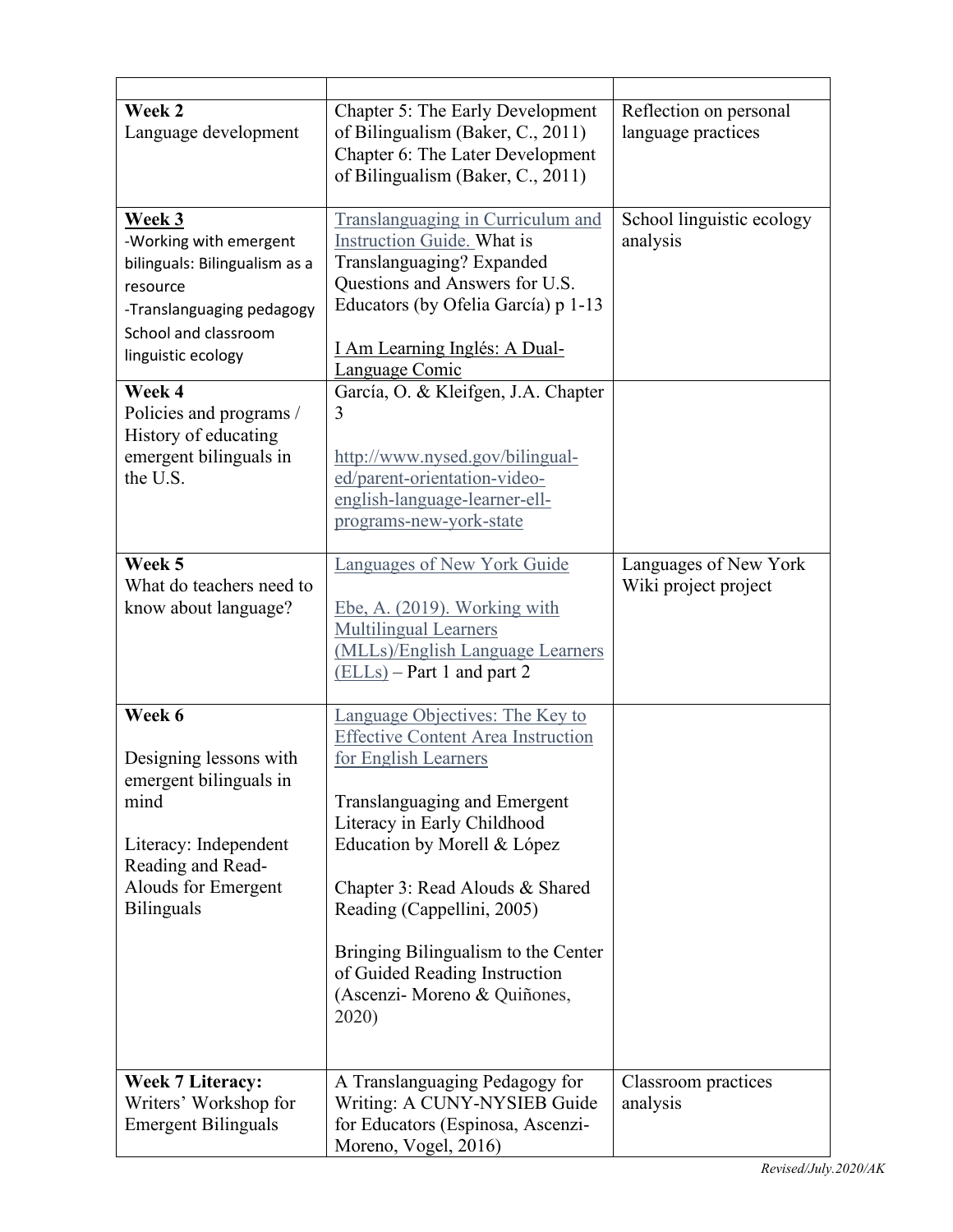|                                                                                                                                                                      | <u>Espinet, I &amp; Aponte, G. (2020)</u><br>Developing Biliteracy in Dual<br>Language Education Classrooms.                                                                                                                                                                                              |                                 |
|----------------------------------------------------------------------------------------------------------------------------------------------------------------------|-----------------------------------------------------------------------------------------------------------------------------------------------------------------------------------------------------------------------------------------------------------------------------------------------------------|---------------------------------|
| Week 8<br>Populations of Emergent<br>Bilinguals (Newcomers,<br>Students with Interrupted<br>Formal Education)<br>Strategies to support<br><b>Emergent Bilinguals</b> | Tips from CUNY-NYSIEB<br>Newcomers, Students with<br><b>Interrupted Formal Education</b><br><b>Supporting Newcomer Emergent</b><br>Bilinguals: Tips from CUNY-<br><b>NYSIEB</b><br>Ebe, A. (2019). Working with<br><b>Multilingual Learners</b><br>(MLLs)/English Language Learners<br>$(ELLs) - Part IV$ |                                 |
| Week 9<br>Understanding the Needs<br>of Emergent Bilinguals<br>labeled with Special<br>Needs                                                                         | Gifted, Talented & Neurodiverse:<br><b>Emergent Bilinguals Labeled as</b><br>Dis/abled (Cioè-Peña, 2018)<br>Disability, Bilingualism and What<br>it Means to Be Normal. (Cioè-Peña,<br>2017).                                                                                                             | Classroom practices<br>analysis |
| Week 10<br>Raciolinguistics and<br>Culturally sustainable<br>pedagogy.                                                                                               | Why We Need Raciolinguistics<br>Flores, 2015                                                                                                                                                                                                                                                              |                                 |
| <b>Week 11:</b><br>Assessment                                                                                                                                        | The Assessment of Emergent<br>Bilinguals, Chapter 1 & 4<br>(Mahoney, 2017)                                                                                                                                                                                                                                | Lesson Plan                     |
| <b>Week 12:</b><br>Language, Culture,<br>Families, Community<br>and Identity                                                                                         | Taking a Value-Oriented<br>Perspective to Bilingual Families<br>(Kabuto & Velasco, 2016)<br><b>Teaching Emergent Bilinguals</b><br>Even if You are Not One:<br>https://www.cuny-<br>nysieb.org/teaching-bilinguals-<br>webseries/                                                                         | Final Course reflection         |

18. Selected Bibliography and Source materials:

Ascenzi-Moreno, L., & Quiñones, R. (2020) Bringing Bilingualism to the Center of Guided Reading [Instruction.](https://ila.onlinelibrary.wiley.com/doi/epdf/10.1002/trtr.1922) *The Reading Teacher*.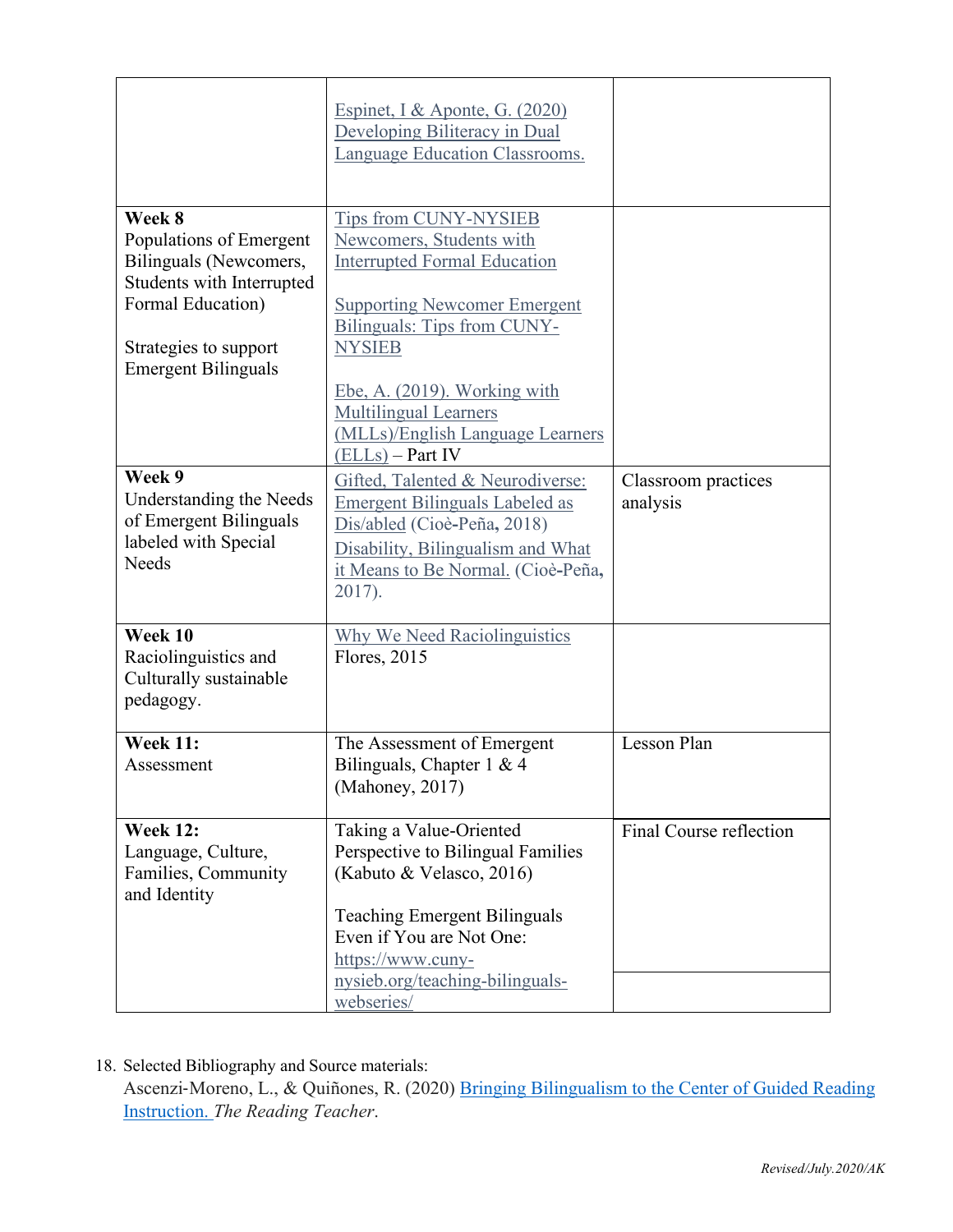Baker, C. (2011). Foundations of bilingual education and bilingualism (5th ed.). Clevedon, UK: Multilingual Matters.

Celic, C., & Seltzer, K. (2011). [Translanguaging: A CUNY-NYSIEB guide for educators.](https://www.cuny-nysieb.org/wp-content/uploads/2016/04/Translanguaging-Guide-March-2013.pdf) *CUNY-[NYSIEB. New York](https://www.cuny-nysieb.org/wp-content/uploads/2016/04/Translanguaging-Guide-March-2013.pdf)*.

Cappellini, M. (2005). Balancing Reading and Language Learning: A Resource for Teaching English Language Learners, K-5. Portsmouth, NH: Stenhouse.

Cioè**-**Peña**,** M**. (**2018) Gifted, Talented & Neurodiverse: Emergent Bilinguals Labeled as Dis/abled, NY SABE *Bilingual Times.* Available from: [https://www.nysabe.net/wp-content/pdfs/NYSABE-](https://www.nysabe.net/wp-content/pdfs/NYSABE-Bilingual-Times-Spring-Summer-2018.pdf)[Bilingual-Times-Spring-Summer-2018.pdf](https://www.nysabe.net/wp-content/pdfs/NYSABE-Bilingual-Times-Spring-Summer-2018.pdf)

Cioè**-**Peña**,** M**. (**2017) Disability, Bilingualism and What it Means to Be Normal. *Journal of Bilingual Education Research and Instruction, 19*, 1.

Ebe, A. (2019). Working with Multilingual Learners (MLLs)/English Language Learners (ELLs)1 (Resource Guide) New York, NY: New York State Education Department Office of Bilingual Education and World Languages. Available from <http://www.nysed.gov/common/nysed/files/programs/bilingual-ed/topic-brief-former-ells-a.pdf>

Espinet, I & Aponte, G. (2020) Developing Biliteracy in Dual Language Education Classrooms. (Topic Brief) New York, NY. CUNY-NY State Initiative for Emergent Bilinguals Available from [https://www.cuny-nysieb.org/wp-content/PDFs/TB-2-Developing-Holistic-Biliteracy-in-DLE-for](https://www.cuny-nysieb.org/wp-content/PDFs/TB-2-Developing-Holistic-Biliteracy-in-DLE-for-cuny-nysieb.pdf)[cuny-nysieb.pdf](https://www.cuny-nysieb.org/wp-content/PDFs/TB-2-Developing-Holistic-Biliteracy-in-DLE-for-cuny-nysieb.pdf)*.* 

Flores, N. (2015) Why We Need Raciolinguistics, *The Educational Linguist*. Available from: https://educationallinguist.wordpress.com/2015/06/14/why-we-need-raciolinguistics/

García, O. & Kleifgen, J.A. (2010). *Educating emergent bilinguals: Policies, programs, and practices for English language learners.* New York: Teachers College Press.

García, O., & Kleyn, T. (Eds.). (2016). Translanguaging with Multilingual Students: Learning from Classroom Moments. New York: Routledge.

Hesson, S., Seltzer, K., & Woodley, H. H. (2014). Translanguaging in curriculum and instruction: A CUNY-NYSIEB guide for educators. *New York, NY: CUNY-NYSIEB*.

Mahoney, K. (2017) The Assessment of Emergent Bilinguals, Bristol: Multilingual Matters.

Morell, Z. & Lopez, D. (Forthcoming) Translanguaging and Emergent Literacy in Early Childhood Education. In *Translanguaging and Transformative Teaching for Emergent Bilingual Students.*  CUNY-NYSIEB team Eds. New York: Routledge.

Paris, D., & Alim, S. (2017). *Culturally sustaining pedagogies: Teaching and learning for justice in a changing world.* New York: Teachers College Press.